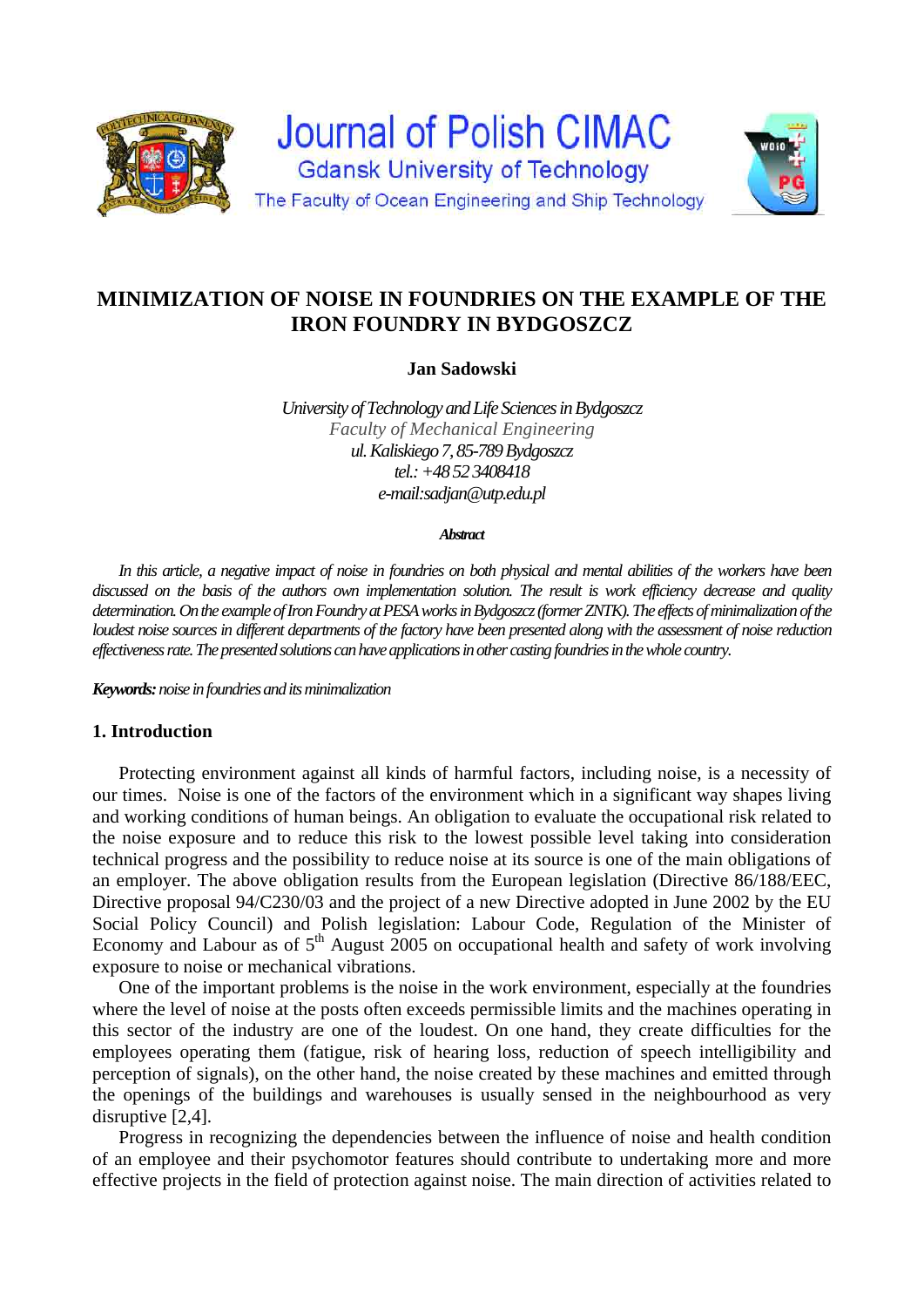noise should be fighting against noise on the legal, technical and organizational level. This is not the task to be achieved in near future since it involves spending large amounts of money e.g. for construction of noise protections already at the stage of designing and operating noisy equipment (machine). On the other hand, failure to undertake protective actions causes huge losses difficult to be measured directly or even immeasurable [1,2,5].

The article presents the analysis of the problem related to the industrial noise at foundries and the possibilities of its minimization illustrated with an example of Bydgoszcz Iron Foundry at PESA Plant (formerly ZNTK) in Bydgoszcz.

### **2. Negative influence of the industrial noise on the employees of a foundry and its effects**

According to the estimates presented by the National Labour Inspectorate [3,5], noise in the foundry industry is one of the biggest industrial dangers and it constitutes 45% of all dangers. In the second place is dust 25% and subsequently toxic compounds 6%, vibrations 7% while the remaining 25% are factors of the work environment (mechanical dangers, lighting, microclimate, biological pollution, electromagnetic fields etc.).

Machinery and equipment used in the foundry industry are the loudest of all industry sectors and these are: jolt moulding machines, shake-out grids, tumbling barrels, conveyor systems, ventilation systems, forming machines, compressed air dischargers, grinding machines etc. The average sound level for this group of machines is 90 to 125 dB(A) [1,6,7,9, 10].

Therefore the noise at foundries is a danger of the work environment which exceeds the permissible limits the most often. Its presence, which has been proved [2,5,7], contributes to the high number of accidents and injuries, sickness absences (also not related to accidents) and, what is the most important economically, to low productivity and poor quality of work.

The losses incurred by the management of foundries, insurance companies and health care centres as a result of occupational diseases, accidents and injuries are relatively significant, but the losses related to the fact that people working in a noisy environment will do less, worse and will damage more castings are at least ten times bigger [5,8,11].

Harmfulness and onerousness of the noise at foundries depend on its physical features and on parameters such as: sound level, frequency, spectral characteristics, nature and time ranges of acoustic vibrations as well as on the relation between the machine operator and the source of the noise.

Table 1 shows that the harmful influence of acoustic vibrations related to the noise at foundries can affect health and when it comes to the productivity and work quality at foundries it can also have functional effects [2,5 10].

Health effects are: a psychomotor performance of an employee, their mental (emotional) state, their mood and health, quality of hearing and their diseases. Functional effects which influence productivity and work quality are: lack of independence, insecurity, loss of orientation in the environment, lack of comfort and understanding.

Figure 1 presents health and functional aspects during work of employees of foundry industry [3,9].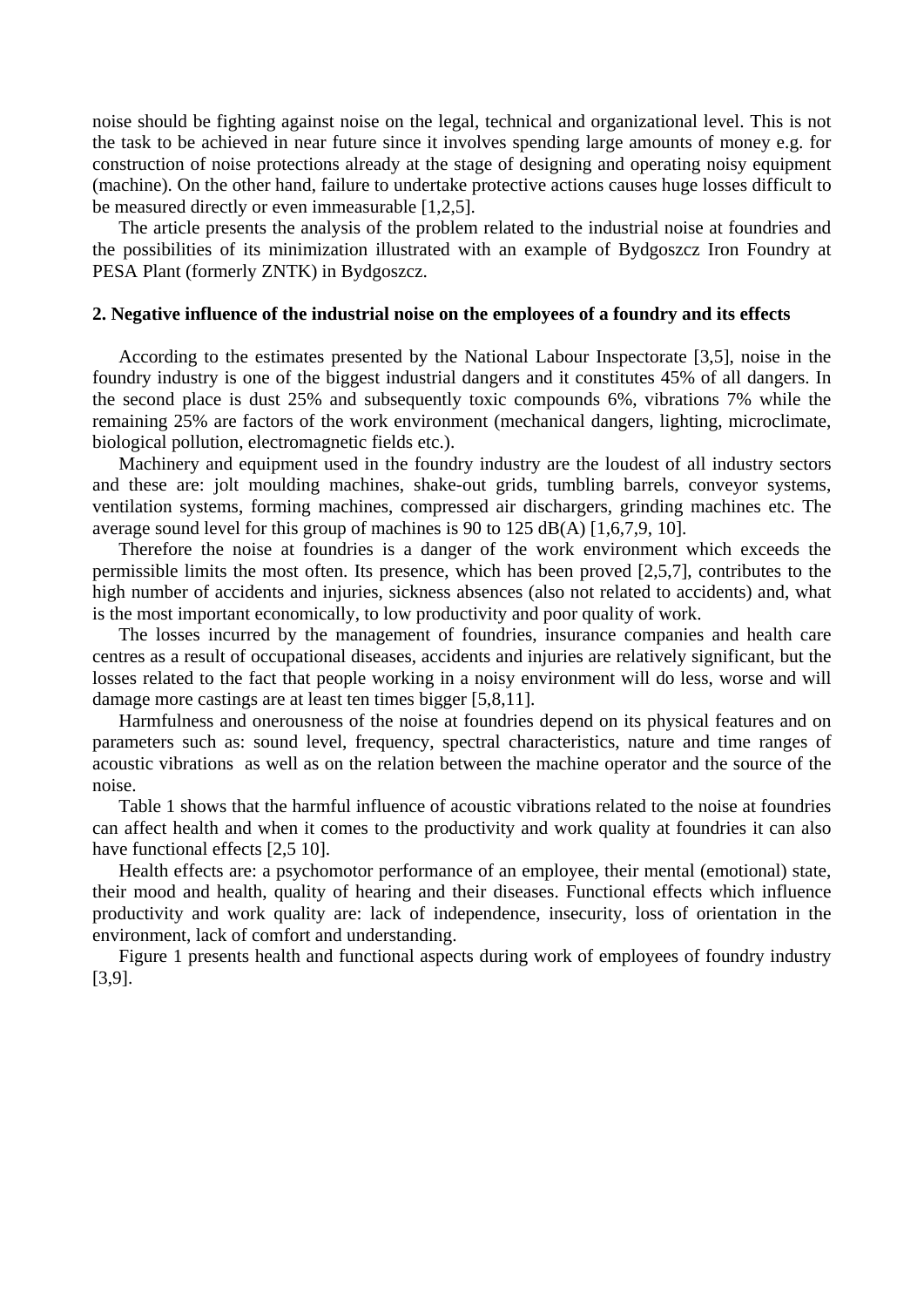

*Fig. 1. Effects: a) on health; b) on the people's work effectiveness in the casting industry depending on the noise level* 

| Ref. no. | (dB)                      | Equivalent sound A level   Impact on a human being                                                                                                                                                                                                                 |
|----------|---------------------------|--------------------------------------------------------------------------------------------------------------------------------------------------------------------------------------------------------------------------------------------------------------------|
|          | up to $35 dB$             | Harmless but irritating                                                                                                                                                                                                                                            |
|          | from $35$ to $75$ dB      | Exhausts nervous system, lowers productivity,<br>influences speech intelligibility, reduces the<br>effectiveness of perception, difficulties with<br>concentration                                                                                                 |
| 3        | from $75$ to $85$ dB      | Makes it difficult to sleep and rest, longer exposure<br>causes headaches and has negative influence on nervous<br>system, it causes hearing impairment, makes<br>remembering difficult, reduces the efficiency of the<br>process of thinking and reasoning        |
| 4        | from $85$ to 130 dB       | It causes permanent hearing damage, disorders of<br>cardiovascular, nervous and balance system, makes<br>speech intelligibility from a distance of 0,5m<br>impossible, reduces the efficiency of solving problems,<br>increases sensitivity to confounding factors |
| 5        | over $130$ dB to $150$ dB | It stimulates vibration of some internal organs of a<br>human body and causes their chronic diseases and<br>sometimes complete destruction of internal organs of a<br>human being.                                                                                 |

*Tab. 1. Impact of noise on the employees health and work efficiency* 

To estimate financial effects achieved thanks to reducing the noise we can use the notion of the so called effectiveness of noise reduction which is described by the formula [5]:

$$
E = \frac{M \cdot \Delta L}{\Delta C} \tag{1}
$$

where:

E – the effectiveness of noise reduction in the object, in dB (A) x person/1000 PLN or average gross salary,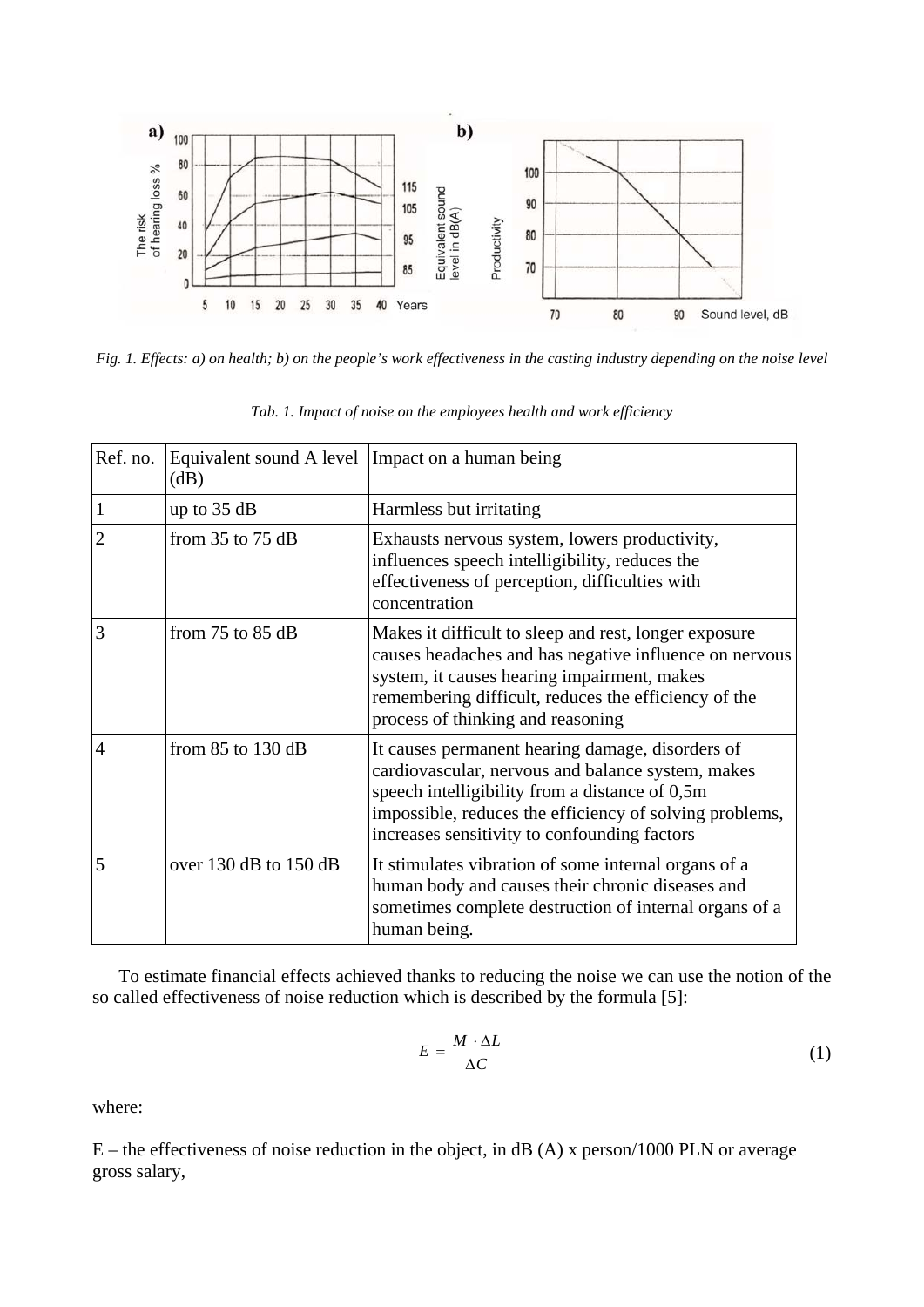M – the number of people for whom the noise has been reduced,

∆L – estimated or actual value of noise reduction, in dB(A) reaching the above-mentioned group of people,

∆C – the costs of the noise reduction, PLN.

The higher the value of effectiveness E is, the better the results of the implemented solutions reducing the noise attributable to one person exposed to the above-average sound level are.

It is estimated that [2,5,9] the reduction of noise at foundries by only 1dB(A) gives an average increase in productivity by 1,5%, reduces the number of deficiencies, accidents and injuries by 10%, reduces sickness absences not related to accidents by 4% and generally reduces the risk of occupational hearing loss.

#### **3. Examples of the noise minimization at Bydgoszcz iron foundry**

Below you can see examples of the noise minimization at Bydgoszcz Iron Foundry at PESA Rail Plant (formerly ZNTK) in Bydgoszcz, introduced in 1999 [12]. Bydgoszcz Iron Foundry casts brake pads from grey iron with the addition of phosphorus.

The sound levels of the main noise sources located in different Divisions of the Foundry are presented in Table 2.

The analysis of the noise sources shows that the sound level at different divisions and posts is significant and sometimes very high, exceeding the permissible limits and reaching up to 115  $dB(a)$ . Spectra of the main noise sources in octave bands of  $63\div 8000$  Hz center frequency were also identified by making at each point of the post from 4 to 15 detailed measurements.

The results of the research were used to develop soundproofing constructions and to select appropriate absorbing and insulating materials for sound-absorbing structures for particular noise sources (Table 2).

The reduction of the noise of OPB tumbling barrel (point I, Table 2) used for cleaning brake pads of total length 9m and diameter of 2,5m was difficult to achieve. This noise decided about its output value on the conveyor belt 67 placed outside the room in which the barrel was placed. An important issue was to reduce the energy caused by hitting of the finished castings against metal resonant cavity of the barrel. It was soundproofed by putting another sound-absorbing and insulating layers on the body of the barrel using channel sections to connect them [50 according to Fig. 2.



*Fig. 2. Silencing the tumbling barrel noise: 1 - the barrel outer coat; 2 - mineral wool layer; 3 - fastening channel; 4 - inner coat; 5 - inner gum coat; 6 - mineral wool layer; 7 - outer gum coat; 8 - a screw with spring washers connecting gum coats with the main body*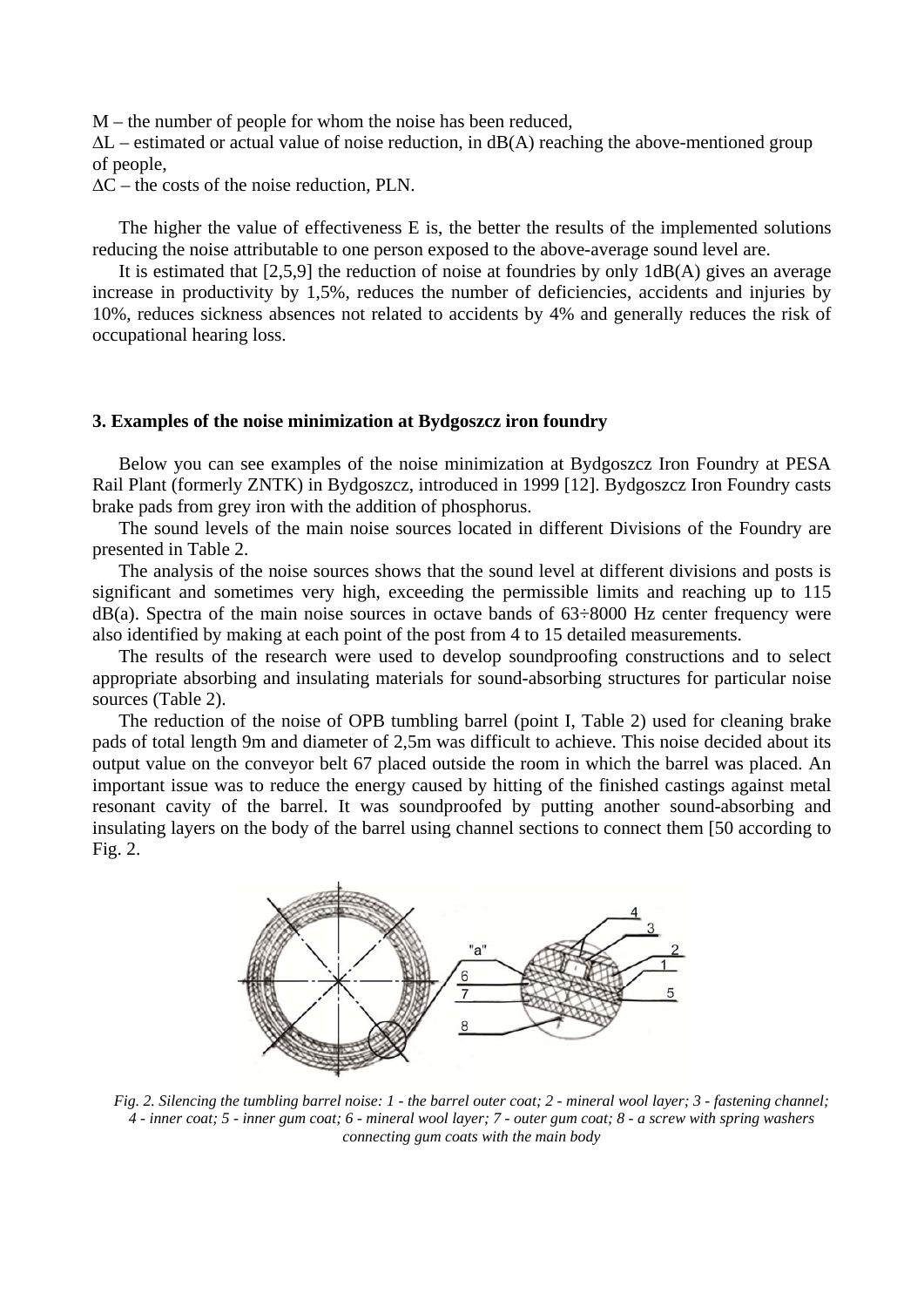What is more, insulation of the walls of the room where a tumbling barrel was placed was reinforced by putting soundproofing curtains made of rubber coats and thick canvas on the walls.

For the reduction of noise of metal conveyor systems and of dropping of castings, scrap-metal and coke to cupola (point II, III, V, XIII, XV, Tab. 2) hard rubber  $\neq 10$ mm was used which not only reduced material vibrations of the dropped mass caused by the impact, movement and friction of the transported castings (charge material), but also served as a great protection for a metal load-bearing construction of the transporting and dropping equipment before expenditure which is presented in Fig. 3.

The reduction of noise in the pipeline systems transporting heated air from the heaters to cupolas (point XIV, Tab. 2) and at the production halls of the foundry adjacent to the station was achieved thanks to the increase of attenuation of pipeline channels (the use of absorption silencers), stiffening pipelines and acoustic adaptation of the hall where heaters are placed (hanging appropriately selected spatial cone-shaped absorbers and wall insulation), but also thanks to placing the heaters on the soundproof rubber plates.

| Ref.<br>No.    | Source of the<br>noise                   | Average sound level before<br>soundproofing $L_1$ , dB(A) | Average sound level after<br>soundproofing $L_2$ , dB(A) | Effects of soundproofing<br>$\Delta dB = L_1 - L_2$ | Runtime of a device per shift in hours | Estimated equivalent sound level $L_{eq2}$<br>dB(A) (after soundproofing) | Equivalent sound level according to<br>the norm $L_{eq}$ , $dB(A)$ | The variation from the norm, dB(A) | Effectiveness of soundproofing, E#<br>person * dB(A)<br>PLN |
|----------------|------------------------------------------|-----------------------------------------------------------|----------------------------------------------------------|-----------------------------------------------------|----------------------------------------|---------------------------------------------------------------------------|--------------------------------------------------------------------|------------------------------------|-------------------------------------------------------------|
| $\mathbf{1}$   | $I$ – tumbling barrel                    | 114,9                                                     | 103,8                                                    | 11,1                                                | $\sqrt{5}$                             | 100,2                                                                     | 87                                                                 | $-13,2$                            | 2,21                                                        |
| $\overline{2}$ | $II -$ receipt of<br>insertions, belt 67 | 103,8                                                     | 92,0                                                     | 11,8                                                | 5                                      | 88,3                                                                      | 87                                                                 | $-1,3$                             | 2,84                                                        |
| 3              | III - chute $67/68$                      | 98,7                                                      | 92,3                                                     | 6,4                                                 | $\overline{4}$                         | 87,8                                                                      | 88                                                                 | $-0,2$                             | 1,76                                                        |
| $\overline{4}$ | $V$ – chute $64/65$                      | 107,5                                                     | 95,1                                                     | 12,4                                                | $\overline{4}$                         | 93,8                                                                      | 88                                                                 | $-5,8$                             | 3,32                                                        |
| 5              | $VI -$<br><b>DISAMATIC A</b>             | 88,2                                                      | 82,8                                                     | 5,4                                                 | $\overline{4}$                         | 80,5                                                                      | 88                                                                 | 7,5                                | 1,63                                                        |
| 6              | $VII -$<br><b>DISAMATIC B</b>            | 87,5                                                      | 82,1                                                     | 5,4                                                 | $\overline{4}$                         | 80,5                                                                      | 88                                                                 | 7,5                                | 1,63                                                        |
| $\overline{7}$ | XIII - gantry                            | 105,7                                                     | 88,2                                                     | 21,6                                                | $\overline{2}$                         | 84,5                                                                      | 94                                                                 | 9,5                                | 3,81                                                        |
| 8              | $XIV - turbo$<br>blowers                 | 99,2                                                      | 84,1                                                     | 15,1                                                | 8                                      | 83,5                                                                      | 85                                                                 | 1,5                                | 3,46                                                        |
| 9              | $XV - \csc$<br>loading                   | 87,4                                                      | 80,5                                                     | 6,9                                                 | $\,1$                                  | 81,5                                                                      | 94                                                                 | 12,5                               | 1,95                                                        |
|                |                                          |                                                           |                                                          |                                                     |                                        |                                                                           |                                                                    | $E_{\rm sr}$                       | 2,51                                                        |

*Tab. 2. Effectiveness results of noise minimalization solutions applied in the Foundry in Bydgoszcz*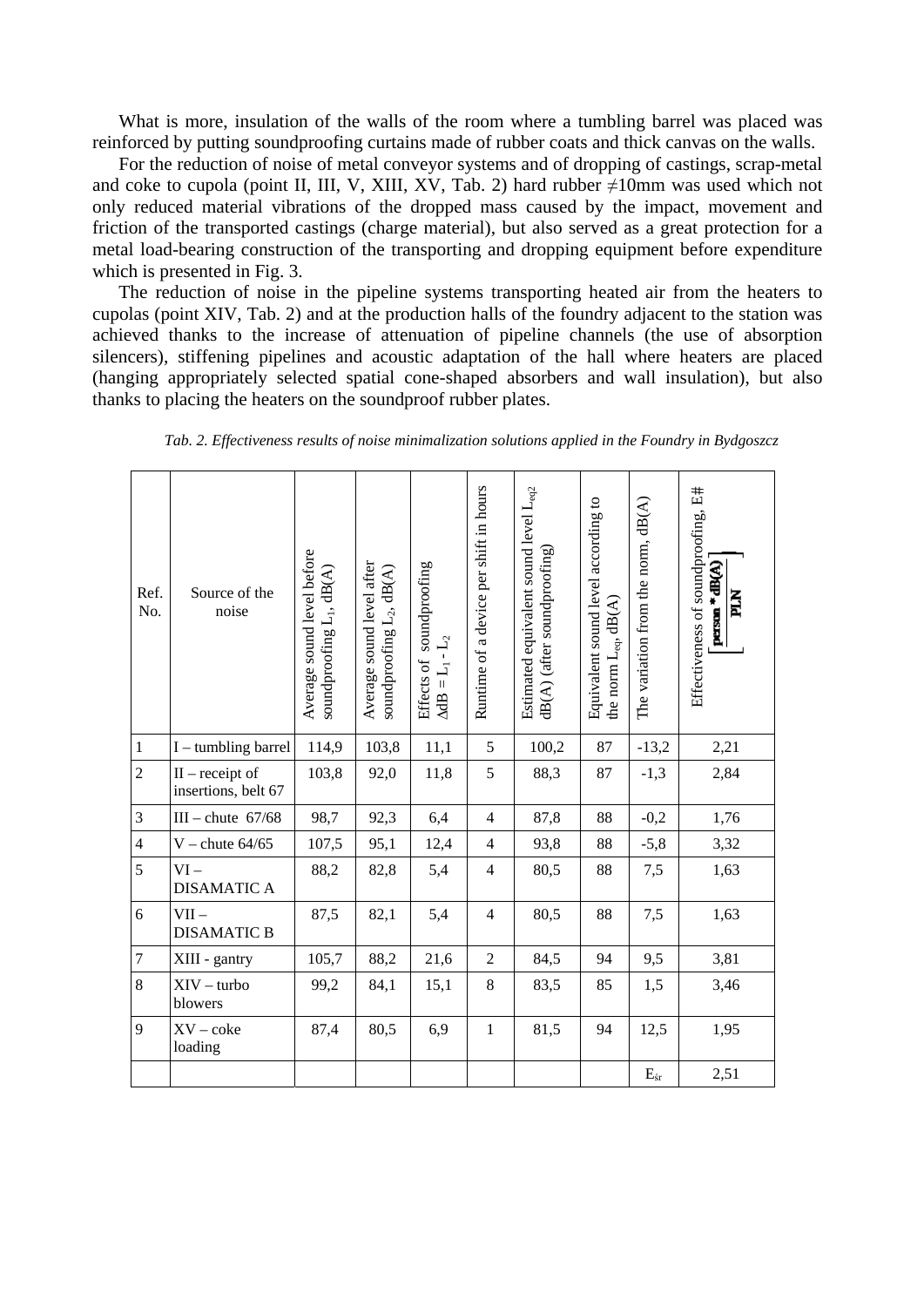

*Fig. 3. Silencing scheme of shutes* 

*a) transport shute: 1 - shute silenced; 2 - transport series; 3 - upper steel board; 4 - lower gum board; 5 - lower steel board; 6 - fastening screws with spring washers* 

*b) charging hopper: 1 - metal housing; 2 - gum boards; 3 - receiver device; 4 - electromagnets; 5 - fastening screws with spring washers* 

Pneumatic (aerodynamic) noise caused by a sudden exhaust of the compressed air into the atmosphere from the control system of the machine used to form brake pads of two lines DISAMATICA A and B (points VI, VII, Tab. 2) was reduced by directing the exhaust air using appropriately selected (of a specific length and section) wires into the inner space of the body of the forming machine bearing and by using several individual expansion silencers with small measurements which is presented in Fig. 4.



*Fig. 4. Pneumatic noise silencing of the DISAMATIC line: a) directing the air flow into the space of the body b) small expand silencers: 1 - cylindrical bolt; 2 - gummed collar; 3 - prismatic or grooved cuts* 

After substantial soundproofing the devices minimizing the noise were subject to practical verification in the production environment in terms of mechanical durability, resistance to attrition (transporting and dropping equipment) and cracking caused by impact loading for the period of 2 years. It was found that too high temperature of brake pads coming out of the barrel and production line destroyed after around 1 year the hard rubber. Therefore, even harder, easily replaceable vibroacoustic plates were used.

# **4. Evaluation of the achieved effects**

After introduction of the devices minimizing the noise the measurements were made at the same points as initial measurements. At each point several series of measurements were conducted. The purpose of such detailed measurements was to determine total acoustic effect of soundproofing works as well as to objectively determine the equivalent sound level at the posts and in the places where the employees exposed to noise spend time.

To estimate the equivalent sound level at the post  $L_{eq2}$  (after soundproofing) the norms PN-EN ISO 3744, PN-EN ISO 3746, PN-EN ISO 11201 were used including runtime (technological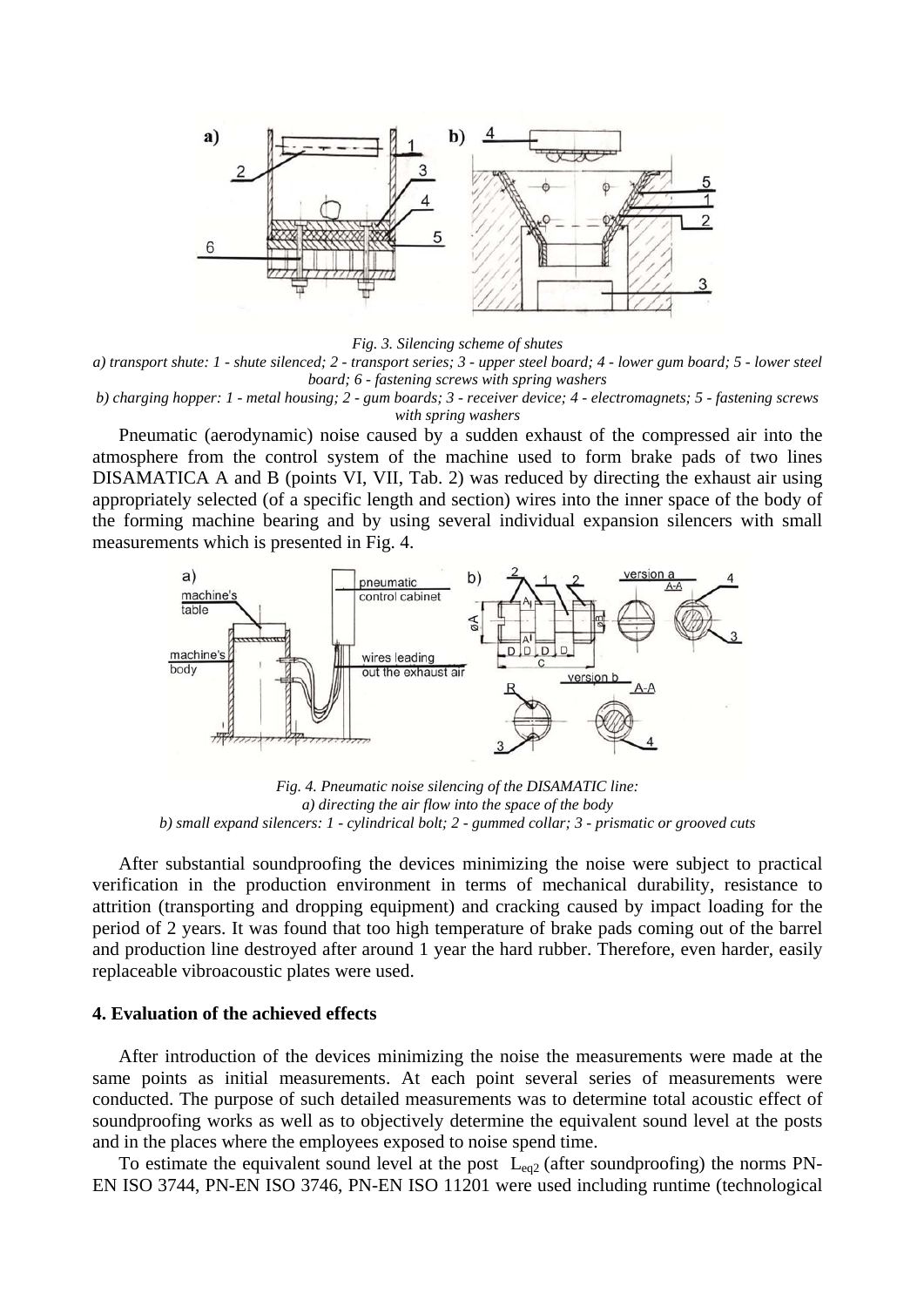time) of the devices at the foundry during one shift and compared it with the standardized equivalent sound level  $L_{eq}$  (PN-ISO-01307) which is presented in Table 2. Table 2 presents also the values of effectiveness of noise reduction E calculated using the formula (1) at particular Foundry Divisions.

The results presented in Table 2 show that high acoustic effectiveness of the devices minimizing the noise installed at the Iron Foundry was achieved. There was a great decrease of the noise at particular points: at point II (belt 67), where employees are most exposed to the noise, it decreased by around 12  $dB(A)$ , at other points by average 5÷8  $dB(A)$  and at some points even by  $15\div 20$  dB(A). The achieved average rate of effectiveness E=2,51 is also high. It means that by spending on soundproofing 1000 PLN per employee of the foundry working in a noisy environment (exposed to noise) we receive the noise reduction of around  $2.5 \text{ dB}(A)$  which means that the energy of the noise reaching an employee is two times lower [5,11].

### **5. Summary**

Although high acoustic effectiveness was achieved some of the achieved results did not meet the requirements of the PN-ISO-01307 norm, this applies especially to point I (tumbling barrel), IV (chute 64/65) and to some extent to point II (belt 67). The noise exceeds the limit at these points by around  $13\div 1,3$  dB(A) (Table 2).

Further soundproofing of these points is possible by, for example, increasing insulation and acoustic absorption of the post at the belt and its surroundings, by hanging appropriately selected absorbing and insulating structures and additionally by covering the inner part of a steel coat of a tumbling barrel with very hard rubber (resistant to high temperatures).

However, besides the effects strictly acoustic achieved at the foundry we should not overestimate related to this decrease functional effects.

The increase of the quantitative effect of work (productivity and work quality) at particular posts at the foundry while decreasing sound level by 5 dB(A) in appropriate time ranges will amount to [5]:

| $\overline{a}$ | from 100 $dB(A)$ to 95 $dB(A)$ | $~10\%$   |
|----------------|--------------------------------|-----------|
| $\sim$ $-$     | from 95 $dB(A)$ to 90 $dB(A)$  | $~1.7\%$  |
| $\sim$         | from 90 $dB(A)$ to 85 $dB(A)$  | $~1.6\%$  |
| $\sim$         | from 85 $dB(A)$ to 70 $dB(A)$  | $~10.5\%$ |

Together it can give an estimated increase in productivity up to around 23%.

The influence of noise reduction on the number of accidents, injuries and sickness absences not related to accidents as well as on the number of cases of occupational deafness can be estimated as even greater i.e. by reducing the noise by  $5 \text{ dB}(A)$  [5] the number of accidents and injuries should decrease approximately to:  $(1\div 10\%) \cdot (1\div 10\%) \cdot (1\div 10\%) \cdot (1\div 10\%) =$  $0.9<sup>5</sup> = 0.59 \approx 60\%$  of the previous number of accidents and injuries while reducing the noise by 10 dB(A) can decrease their number to  $0.9^{10} = 0.35 \approx 35\%$  which means around 1/3 of their number before soundproofing.

A significant decrease of sickness absences not related to accidents at the foundry while reducing the noise by 5 dB(A) can be estimated as the value equal:  $(1\div 4\%) \cdot (1\div 4\%) \cdot$  $(1\div 4\%) \cdot (1\div 4\%) = 0.96^5 = 0.82 \approx 82\%$  of the sickness absences before soundproofing while reducing the noise by 10 dB(A) as the value equal  $0.96^{10} = 0.66 \approx 66\%$  of the initial sickness absences at the foundry which means by 1/3. Observations of the management of the foundry made over a long period of time (around 3 years after implementation) confirmed the above estimations and proved practical increase in productivity and work quality and decrease of the accident rate within 10% at the discussed Foundry.